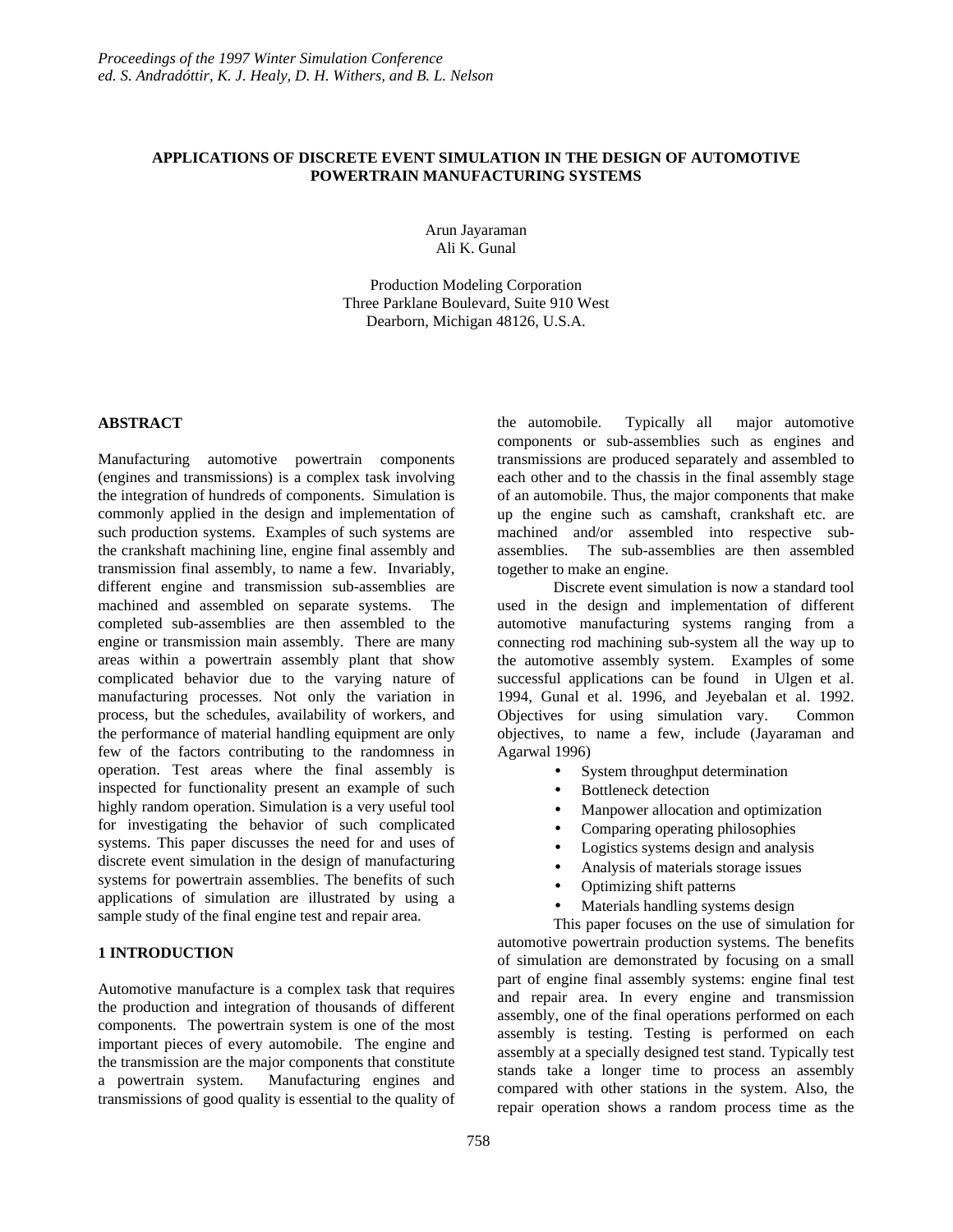nature of faults in an engine assembly can be due to many different reasons. Those characteristics lead to a requirement for more than one test stand. As in a typical setup each test stand is connected to the rest of the assembly line through conveyors, arrangement of test stations for utilizing them uniformly and effectively is essential to save cost and to satisfy the demand. Given the dynamics of the testing area, simulation is frequently applied to evaluate different alternatives and to select the best configuration.

In section 2 of the paper, a typical engine assembly manufacturing setup is introduced with an emphasis on the problems that can be best addressed through simulation. Then in section 3, a detailed discussion of the need for using simulation in the design of such systems is discussed. Illustration of the uses of simulation in design of similar areas is given in section 4. The conclusions of the study are presented in section 5.

### **2 TYPICAL ENGINE ASSEMBLY SYSTEM CONFIGURATION**

The major sub-assemblies that make up an engine are popularly called the 5 C's - Camshafts, Crankshafts, Cylinder Blocks, Cylinder Heads and Connecting Rods. Each of these sub-assemblies are composed of hundreds of separate components. These major sub-assemblies are machined/ assembled at their respective production systems. Completed sub-assemblies are delivered to the final engine assembly line where they are assembled together at a final assembly line.

An engine final assembly line consists of a series of assembly stations connected with accumulating conveyors. The base component of an engine is a cast and machined engine block. All sub-assemblies are assembled to the engine block at different stations. Typically, each engine block travels from one station to the next on a pallet moving on conveyors. Completed engine assemblies are removed from pallets and transferred to storage. Empty pallets are returned to the station where new engine blocks are loaded to the pallet. Thus, the final engine assembly line is in the form of a conveyor loop with different assembly operations between a loading and an unloading station. Pallets are circulated and always kept within this loop.

The operations along an engine assembly line are either manual, semi-automatic or automatic. An example of a manual station would be one where the crankshaft sub-assembly is loaded from the storage area to the engine block pallet and aligned. An example of an automatic station is one where the crankshaft is secured

to the engine block by torquing the bolts tight. Usually tasks like loading the engine block and unloading completed engines are manual. Semi-automatic operations consists of both manual and automated tasks. An example of a semi-automatic station would be a final engine test stand in a typical assembly line. Furthermore, the operations / stations can be in-line or off-line. At an in-line station the operation is performed without moving the pallet off the main conveyor. Pallets are stopped at the station by the use of pallet stops and they are released after the operations are completed. Subsequent pallets queue up behind the station and wait for the current pallet in station to complete processing. The release is usually triggered manually (for manual operations) or by using vision sensors and timers for automatic stations. With off-line stations, pallets are routed off the main transfer conveyors into smaller spur conveyors. The pallet rejoins the main conveyor after its operation is completed at the off-line station. The next pallet is then routed off-line. Most manual and automatic stations are in-line. Testing stations are typically off-line.

A representative sketch of a typical engine assembly loop is given in Figure 1. No stations are shown in the figure. All completed engine assemblies are tested before being unloaded from the line. Engine assemblies that fail the tests are pulled off the main line into a spur and repaired if possible. At each station, each engine assembly is processed for a period of time called the 'Station Cycle Time'. The cycle time of manual stations tends to be slightly longer and more variable from one cycle to the next compared to automatic stations. The cycle time for a station is set based on a number of criteria. The more complex and greater the number of tasks to be performed at a station, the longer the cycle time would be. An important criterion in assigning assembly tasks to stations is the "Line Rate" which is the number of engines to be produced per unit time. This number is typically determined by the target annual vehicle assembly volumes. The line rate is also expressed in terms of seconds per engine based on production volume and shift patterns utilized in the plant.

Clearly, the maximum cycle time for any station along the assembly line cannot be greater than the line rate. This requirement poses a constraint for tasks that cannot be divided to more than one station. A good example is the testing operation as it typically requires a considerable amount of time - usually twice or thrice the cycle time that can be achieved at other stations. Consequently, to maintain line rate, testing stands are duplicated such that engines are parallel processed.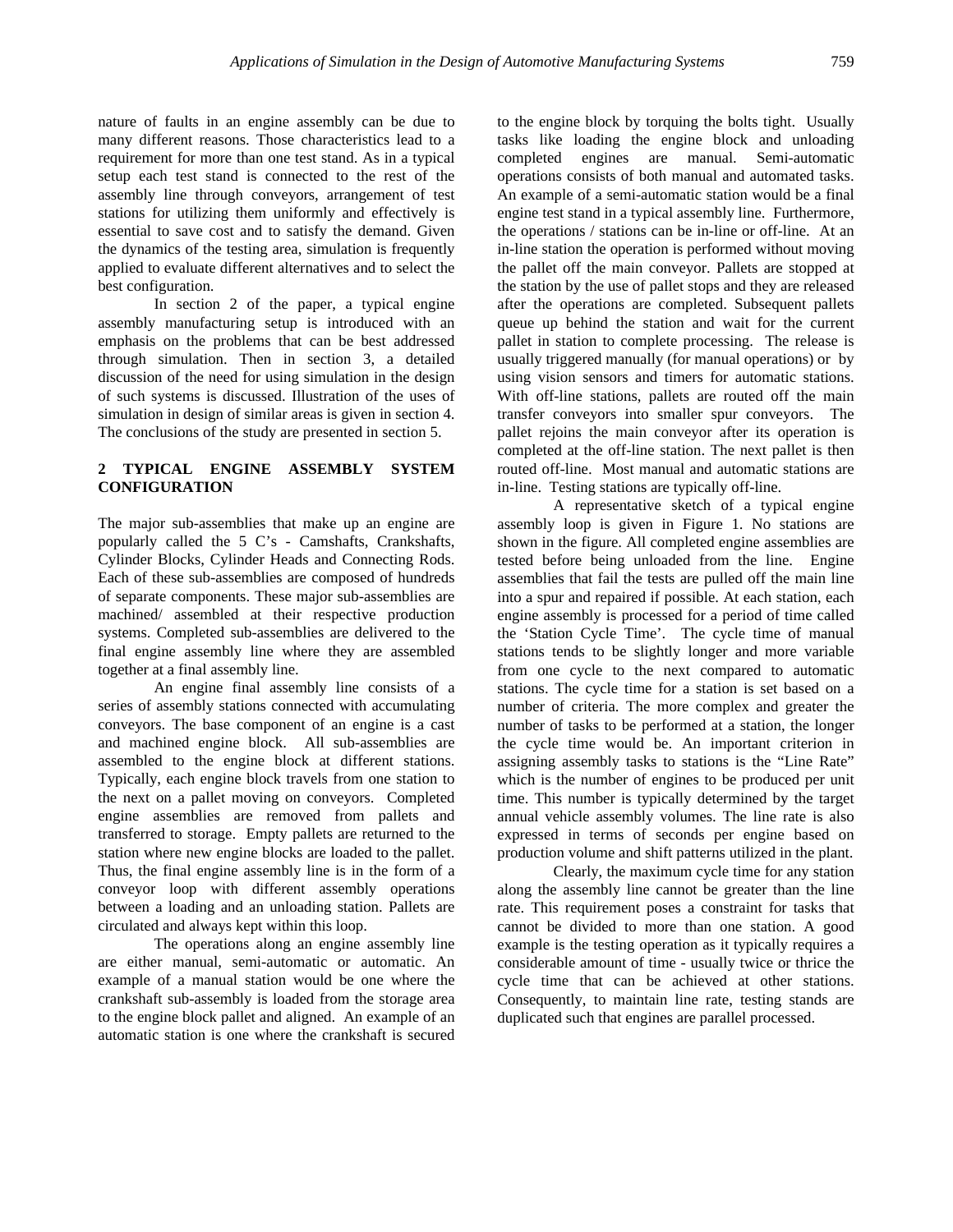

Figure 1: A Typical Engine Assembly Line Setup

### **3 THE NEED FOR SIMULATION**

The behavior of many parts of an engine assembly plant can be varying greatly over time. Routing engines in and out of one of multiple parallel stations for an operation, arranging traffic priorities at intersections of conveyors where engines are diverted to off-line stations, randomness in manual operation times, machine breakdowns, and randomness of repair times are all factors effecting the design of an engine assembly line. Some of the typical design parameters that can be analyzed through the use of simulation are:

> 1. The number and cycle time of parallel stations.

2. Off-line versus in-line operation mode.

3. Reliability of machines and other equipment.

4. Conveyor and transport speeds.

5. Repair time for rejected pallets.

6. Arrangement of parallel stations for optimal use of space.

7. Method of sequencing pallets for uniform utilization of stands.

The foremost advantage of simulation is its capability to include the impact of randomness in a system. All the dynamics and the non-deterministic nature of the parameters eliminate the use of static tools such as spreadsheets for solving many line design problems. Discrete-event simulation tools available today provide built-in constructs to accommodate the manufacturing system parameters discussed above. All simulation software provide the capability to model random downtime occurrences and variable cycle times and repair times. Discrete-event simulation is also very useful in evaluating different alternatives subject to different values of the parameters involved. A sensitivity analysis for each option can be performed by modification of the key parameters. For example, designers and process engineers can determine the

maximum allowed time to repair a faulty engine. This will in turn help with other decisions such as whether the manpower in the repair area will have to be increased for smooth flow. Another alternative is to improve quality across the entire engine line so that fewer rejects are generated at the test stands. However, rejects are not completely avoidable. On a typical line the reject rates at the test stands tend to be in the range of 3 - 5%. In the simulation, rejects are generated randomly based on this percentage at each stand. Thus the trade-off between throughput loss due to rejects generated and the cost to install better quality checks can be effectively analyzed. Furthermore, all commercial simulation software provide detailed animation capabilities. The animation of the assembly line operation can help engineers to visually detect problems or bottlenecks and also to test out alternate line designs.

In general, there are several areas on engine and transmission lines that are similar to the test stands described above. Wherever there are three or more parallel stations on a line, the same problem exists. For example, some manual assembly workbenches on transmission lines require longer cycle times. The problem becomes more complicated because the pallets have to be supplied to all operators uniformly to ensure uniform utilization.

The arrangement of the manual workbenches tends to be a general problem in many engine assembly systems. In front of parallel stations, a decision has to be made where the next pallet should be routed to. This decision has to be made based on where the previous pallets were sent to and based on which operator needs a pallet. Programmable Logic Controllers (PLCs) and switches are used to execute the control logic on the conveyors. Simulation offers an easier method to evaluate different strategies before the PLC code is generated. Thus the best strategy to distribute (sequence) pallets to the manual workbenches can be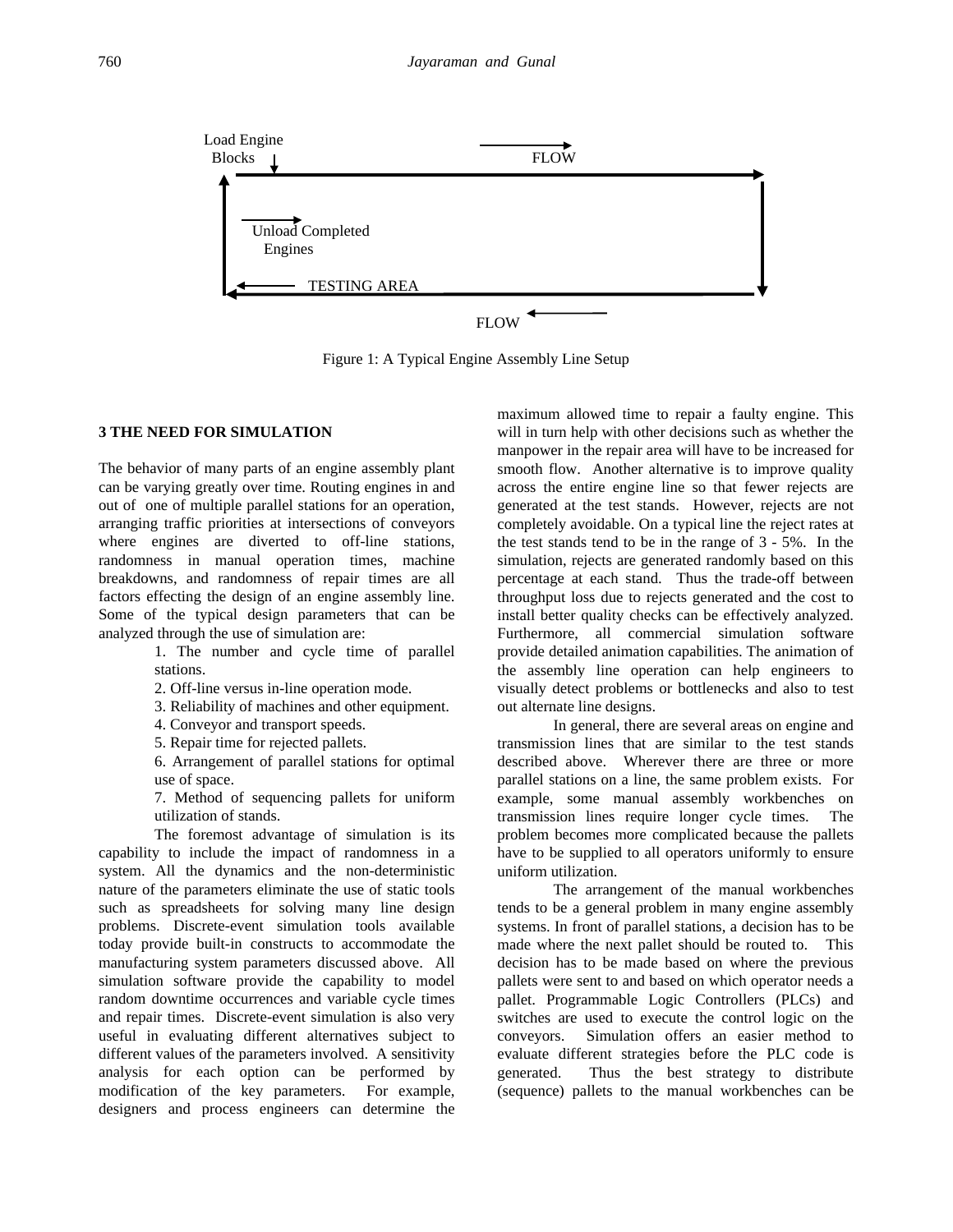optimized using simulation rather than testing during implementation.

Another common application for simulation in such lines is optimizing the number of pallets required. Too many pallets can bottleneck the system in areas like the test stands. Too few pallets can starve stations and cause loss of production. The number of pallets required is closely tied to the operating philosophy for the test stands and manual assembly workbench areas. Tying up too many pallets in the testing and repairing areas can cause other bottleneck sections of the engine assembly line to be starved for pallets. On such systems, a pallet can cost between \$5,000 and \$25,000. Saving ten pallets can be substantial. In some cases, saving two pallets justifies the cost for a simulation.

#### **4 CASE STUDY: FINAL TEST AREA DESIGN**

The following is a description of a test area that was subject to an analysis using simulation. The objectives of the study were to determine whether there would be a need for buffers, and to determine the best model of operation regarding the control of traffic in the testing area. First, the system is described with the a discussion of potential issues that required the use of simulation. Then, a summary of the study is given with the significant results.

#### **4.1 System Description**

There are two major types of testing in a typical engine assembly system: the leak test and the cold test. During the design of an assembly line, once the problem of test stand cycle time and the initial number of stands is determined, the relative location and arrangement of stands should be considered. Certain constraints affect this decision. The most important constraint is layout related. Automotive plants are typically constrained for plant space. Efficient arrangement of test stands (typically space consuming) is important to saving space. Another constraint is the fact that test stands have some special requirements for additional equipment such as piping for water and gas. Consequently, bringing the test stands closer together is very desirable. Since time on test stands is scarce, it is essential that all stands are highly utilized. However if other stations upstream from the stands (especially the automatic stations) are down for extended periods of time, the test stands might be starved for pallets. To avoid this situation, some form of buffer in front of the test stands serves well increasing the area requirements. Furthermore, to keep travel distance to a minimum, it is desirable to keep the repair area close to the test stands.



Figure 2 : A Typical Final Testing Area Configuration

A common arrangement is to have a conveyor loop leading out from the test stands area to the repair area and coming back to the test stands. This leads to an increased traffic of pallets in the testing area and it becomes important to control the traffic to avoid choking off the loop. The following sketch illustrates the arrangement described above.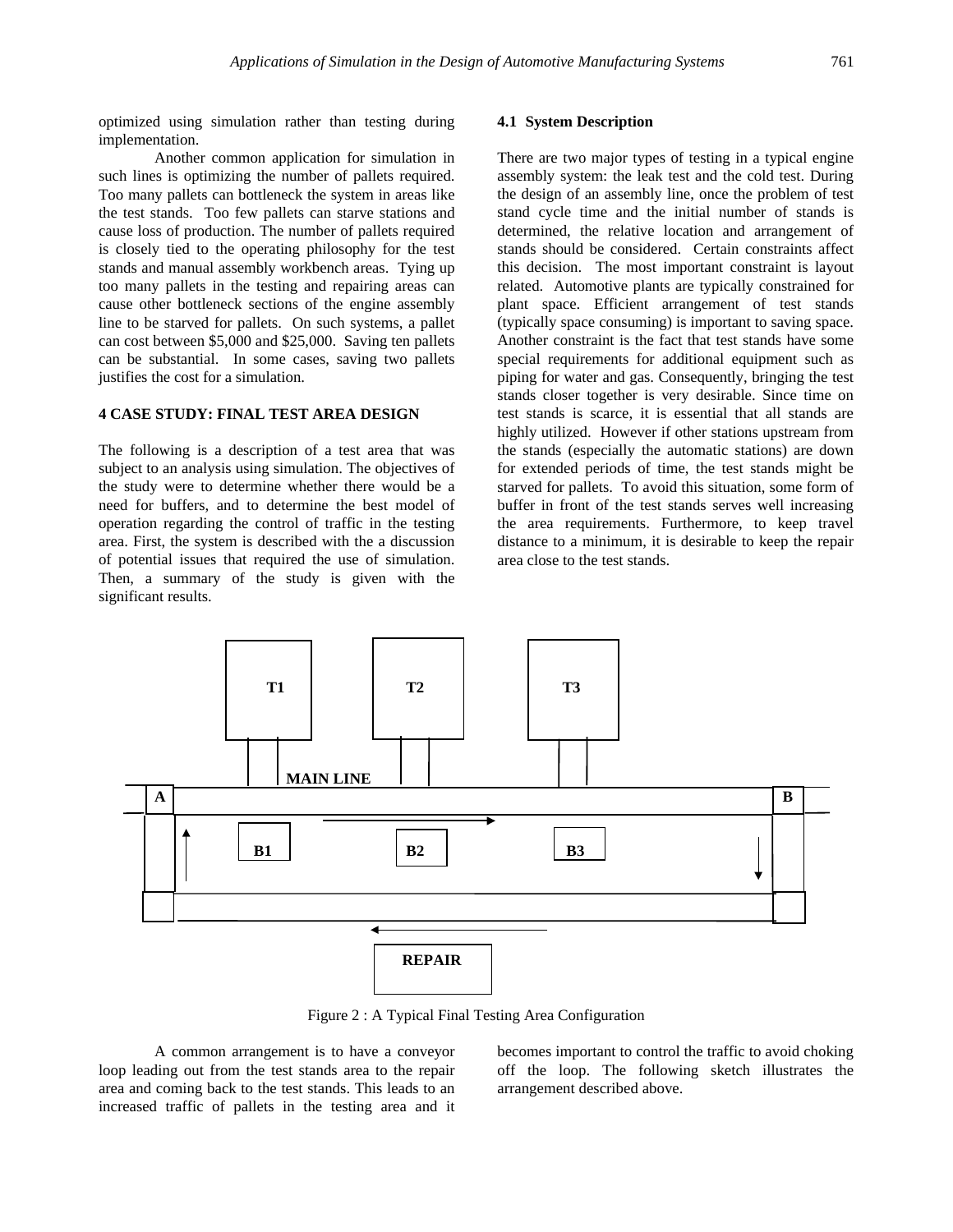The sketch shows a common arrangement of the test stands and repair area. Henceforth the term pallet refers to a pallet with an engine assembly on it. After finishing most of the assembly operations, pallets are routed to one of three test stands: T1, T2 or T3. Pallets are routed off-line to one of the stands using the spur conveyors connecting each test stand to the main line. Pallets are tagged as 'good' or 'rejected' based on the test typically by using Radio Frequency (RF) tags. At point B, good engines continue on the main conveyor. Rejected pallets are routed to point D. The rejected pallets are then repaired and routed by conveyor to point C and then to Point A again. The repaired engines are then go through the same steps. In routing the pallets through the test area there are two modes of operation. In the first mode (Mode 1), engines are not allowed past point A unless a test stand is available. Pallets tagged to be repaired are routed to the repair area. The repair operation is usually in-line. Once repaired, these pallets are routed back to point A where they are given higher priority to be re-tested (to avoid back-ups at the repair area). In the second operation mode (Mode 2), engines to be tested travel on the main conveyor without stopping at point A.

At each test stand, an untested pallet checks to see if there is room in the test area or in the adjacent buffer area. If an untested engine has to bypass all three stands because they are occupied, then at point B, the pallet is sent to point D and re-circulated back to point A. This cycle is repeated and only a successfully tested pallet is allowed to travel straight past point B on the main conveyor. The repair operation is done off-line on a separate piece of conveyor acting as a spur. These pallets are manually unloaded from the spur and put back on line at point D after repair.

In either mode of operation, there are many issues that lend themselves to an analyses by simulation. First of all, traffic management can become complicated when a large number of faulty engines arrive at the area. Consequently, the number of pallets in the testing loop should be regulated to avoid potential congestion. Furthermore, if the test stand cycle time is not balanced with the rest of the line, pallets may start backing up behind point A. Such a situation can have a more severe impact in Mode 1 operation. Also, in Mode 1, a pallet has to travel some distance to a test stand after receiving a test stand availability signal. Clearly, this travel time reduces the overall capability of the test stands. With Mode 2 untested pallets are available to be transferred into a test stand as soon at it becomes available and the test stands are utilized better. However, there will be a mix of pallets in the area of tested and untested engines. The size and location of buffers then become an important design issue. The ability of holding extra untested engines in buffer can provide additional

capability to the test stations. In Mode 1, the issue of sequencing should be addressed. Sending pallets to the first available stand might be optimal. Other options include choosing the nearest stand first (reduces travel time) or choosing the least utilized so as to keep all stands uniformly utilized. In addition to all those issues, the situation gets even more complicated by the fact that test stands have their own reliability issues. Similar to other stations on the line, test stands experience failures randomly. This can be a major problem with traffic management and smooth flow for rest of the line until the stand is repaired. Buffers before and after the area or incorporation of manual backup test stands will have to be investigated. Frequent downtimes for the stands and a high demand for engines might entail the need for one or more extra stands.

Clearly, the operation mode to be adopted depends mostly on the demand, testing cycle times, and controls logic incorporated at the test stands. It is costly to adopt one operation mode and switch to the other at implementation. Consequently, adequate comparison of options under the stochastic behavior of the area becomes a significant task requiring the use of simulation for detailed analyses.

#### **4.2 Experiments**

A model of the testing system shown in Figure 2 was developed in the WITNESS simulation language. The repair area operates in an off-line manner where engines are moved off the conveyor for repair. The system performance was measured in average number of Jobs Produced Per Hour (JPH). The time taken by a test stand to repair an engine was 57 seconds, across all four models. The time to repair a rejected engine was assumed to be triangularly distributed with a most likely value of 5 minutes (and the minimum time was 2 minutes and the maximum time was 8 minutes). All conveyors operated at a speed of 20 feet/minute. A total reject rate of 3% was used across all three test stands creating rejects on a random basis. It was assumed that all rejected engines could be repaired in the repair area. In other words, there is no scrap. The objective of the study were to determine the best operation mode (Mode 1 versus Mode 2) and buffer size (buffer versus no buffer) combination. The alternative scenarios are summarized as follows:

**Scenario 1**: Operation Mode 1 was used without buffers at test stands thereby, holding engines at point A until a test stand becomes available.

**Scenario 2**: Operation Mode 2 was used without buffers at test stands thereby, circulating engines in the loop until one test stand becomes available.

**Scenario 3**: Operation Mode 1 was used but, one buffer for each test stand was added as shown in Figure 2 as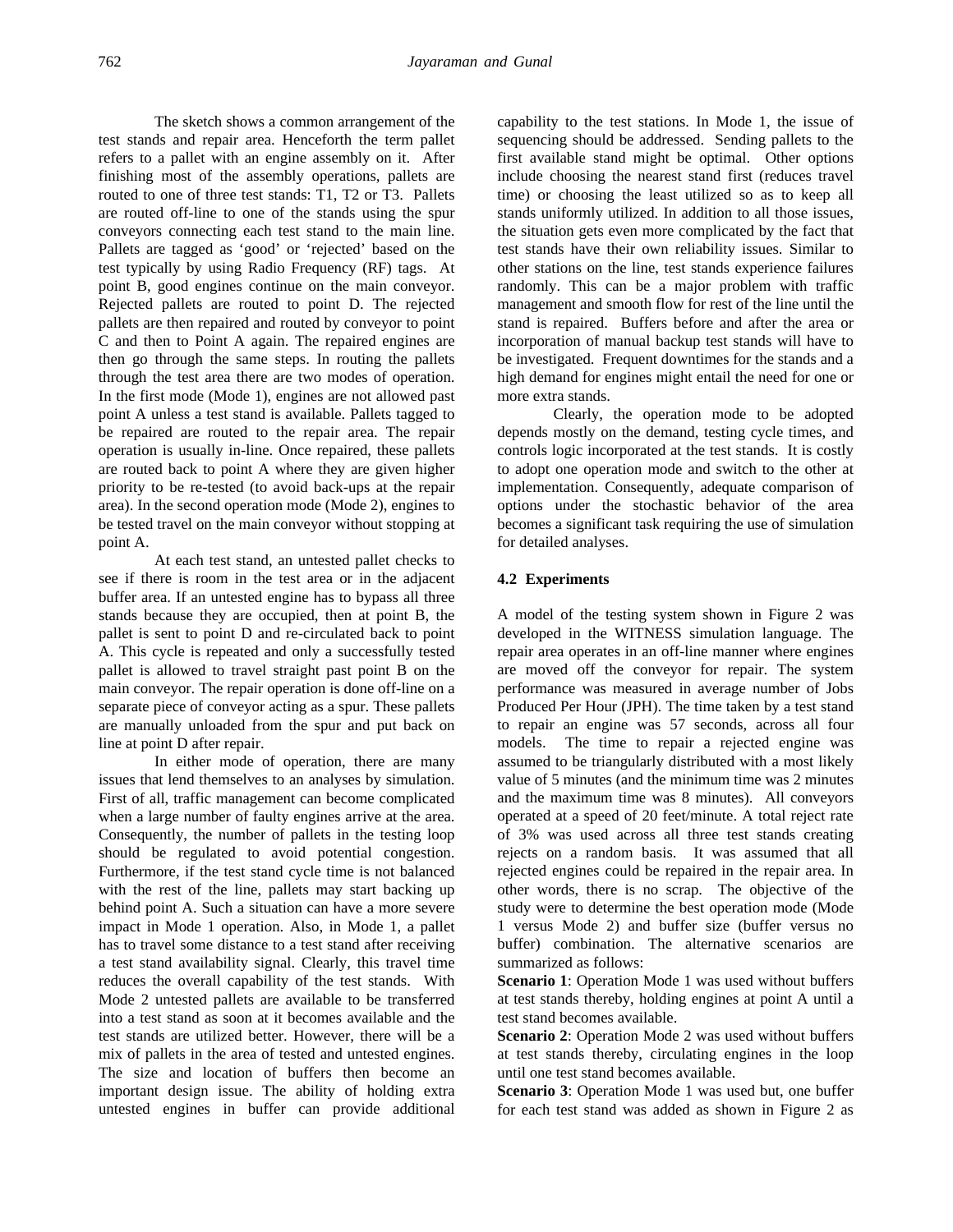B1, B2 and B3. If the test stands are busy, then engines can be routed to an empty buffer. Thus, as soon as a test stand becomes available, it can draw an engine from the buffer across it. In the simulation model, it takes 5 seconds for an engine to be transferred from the buffer to the stand. This reduces the idle time of the stands due to lack of untested engines waiting to be transferred immediately to the stand when it becomes available.

**Scenario 4**: Operation Mode 2 was used but, one buffer for each test stand was added as shown in Figure 2 as B1, B2 and B3. Thus untested engines circulate continuously and enter a test stand or buffer if one becomes available. Also, priority is given for an engine waiting in the buffer to be routed to the test stand as opposed to an engine from the main conveyor. However, it takes five seconds for an engine to be transferred from the buffer to the test stand across it.

Common random number streams were used across all four models in order to reduce variance among the simulation runs. Each model was simulated for a period representing 1000 hours of production. In each simulation, the first two hours were designated as the warm-up period. It was assumed that none of the test stands experienced random breakdowns. The results from the simulation runs are summarized in the following table (the confidence are not reported as they are so small that did not impact the relative ranking of the results) :

|                       | <b>Buffer Size</b> |       |
|-----------------------|--------------------|-------|
| <b>Operation Mode</b> |                    |       |
|                       | 125.2              | 171.4 |
|                       | 1781               | 172.3 |

The table indicates some interesting results. For example, clearly, in the second scenario, the average throughput capability of the system was determined to be 178.05 JPH which is a significant improvement over scenario 1. This can be explained by the fact that for the most part, test stands will not have to wait for engines to travel from point A after a stand is freed. The reduced waiting leads to better utilization of the test stands. As evident, the savings in travel time leads to an improvement of 60 JPH. Also, scenario 1 results are much improved to 171.4 JPH in scenario 3 with the addition of buffers to the system. Somewhat counterintuitively, the average throughput capability of the system was determined to be 172.3 JPH in scenario 4 with a loss over Scenario 3. The increased transfer time from the buffer to the tests stand causes the loss in throughput as the engines from buffers take priority over those that are coming to the loop for the first time.

From the simulation experiments on the test area, it was determined that Scenario 2 was the best among those investigated. The model for each scenario was a simple modification of the model for the first scenario. With fairly limited commitment of time, four test stand configuration designs were compared. These experiments demonstrate the ability of simulation in aiding the design of the testing area. Further analyses can be performed using the above models. The impact of reliability issues on each of the above scenarios can be studied with relative ease if the reliability data is available.

### **5 CONCLUSIONS**

Discrete-event simulation has a lot of applications in the design and implementation of automotive powertrain production systems. In particular, in engine and transmission production systems, the testing areas are very dynamic and require careful attention to design and operating philosophy. Discrete-event simulation can be very useful in designing and optimizing the number and arrangement of the test stands for the best results. All the issues in the test stand design can be solved using simulation before implementation. Important logic issues that are addressed in reality using Programmable Logic Controllers (PLC) can be tested using simulation to save valuable time and expense during actual implementation. This paper presented an application of simulation in the design of similar systems with a simple example. The primary objective of the paper was to introduce the reader to a small yet complex area in automotive manufacturing systems where simulation is increasingly being used as a design, debugging and decision making tool.

#### **ACKNOWLEDGMENT**

The authors would like to thank Dr. Onur Ulgen, President of Production Modeling Corporation & Professor, Department of Industrial & System Engineering at The University of Michigan, Dearborn, for his encouragement, support and valuable comments towards writing this paper.

#### **REFERENCES**

- Black, J., J.Bulat, B.Colwell, R.Combs, and H.Potvin. 1996. Simulation in Automotive Industry - Today and the Next Five Years, Panel Session Chaired by O. Ulgen, *Proceedings of the Autofact Conference*, SME, Dearborn, MI, November, 947-961.
- Gunal, A., S.Sadakane, and E.J.Williams. 1996. Modeling of Chain Conveyors and Their Equipment Interfaces, *Proceedings of the 1996 Winter*